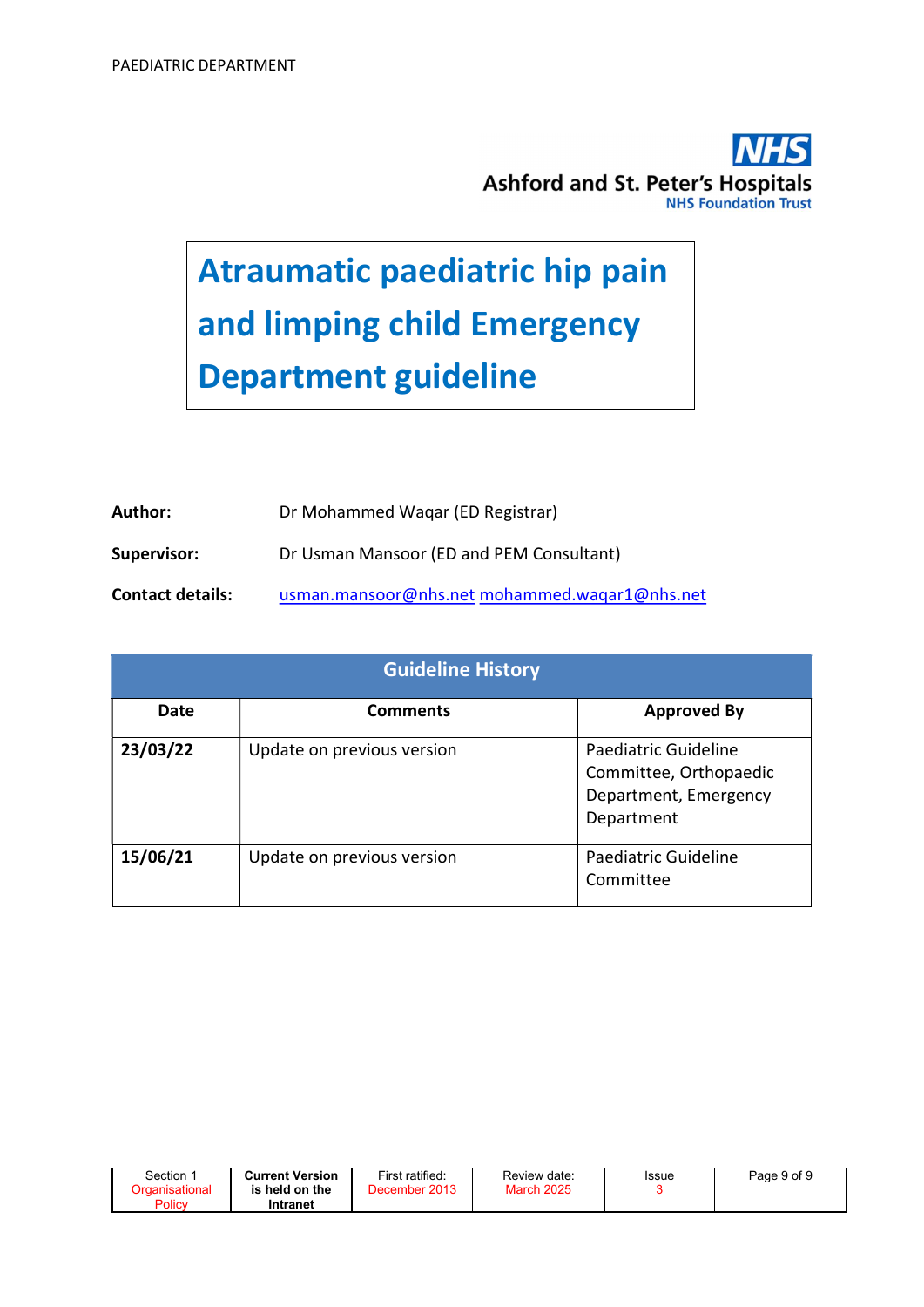#### **Contents**

- 1. Guideline
	- a. Introduction
	- b. Assessment
	- c. Exclusion
	- d. Investigations
	- e. Differentials
	- f. Management Algorithm
- 2. Supporting References
- 3. Supporting Trust Guidelines
- 4. Guideline Governance
	- a. Scope
	- b. Purpose
	- c. Duties and Responsibilities
	- d. Approval and Ratification
	- e. Dissemination and Implementation
	- f. Review and Revision Arrangements
	- g. Equality Impact Assessment
	- h. Document Checklist
- 5. Appendices

| Section 1      | <b>Current Version</b> | First ratified: | Review date:      | Issue | Page 9 of 9 |
|----------------|------------------------|-----------------|-------------------|-------|-------------|
| Organisational | is held on the         | December 2013   | <b>March 2025</b> |       |             |
| Policy         | Intranet               |                 |                   |       |             |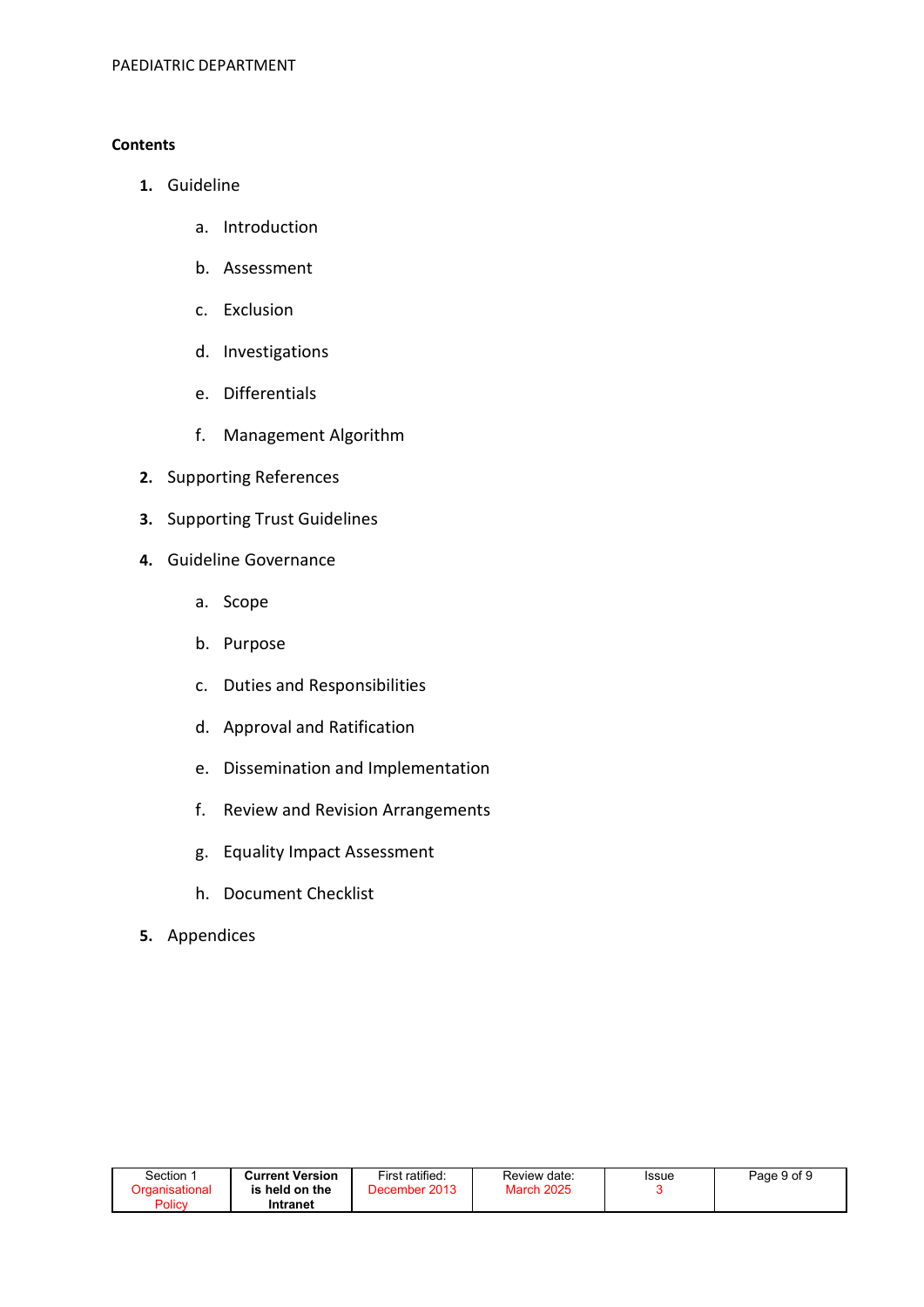# Atraumatic paediatric hip pain and limping child Emergency Department guideline

## Introduction

Atraumatic hip pain is a frequent presentation to the paediatric emergency department. The most common diagnosis is transient synovitis. The clinical challenge is to distinguish this from the numerous other differentials including septic arthritis. Good history and clinical examination are essential, with investigations only required in a minority of patients.

# Assessment

#### Analgesia

 Prior to any assessment ensure the patient has been prescribed appropriate analgesia for their level of pain.

#### **History**

- Careful history of any recent injury, or viral illness
- Ask about any related symptoms e.g. pain or swelling of other joints, rashes, bruising, fever, weight loss, pain progressing or waking child at night
- Note any recent antibiotic treatment (partially treated septic arthritis or osteomyelitis)
- In NAI there may be no history of injury given by the parent

#### Examination

- The child must be undressed to their underwear or nappy, including socks and shoes
- General appearance of child well/unwell
- Temp, HR, RR, BP, 02 sats
- Gait: Ask the child to walk towards you or parent, if very young child, and assess the gait
	- o A limp may become more obvious when the child runs
	- $\circ$  If the child can kneel or crawl, an injury is likely to be below the knee
- Examine the legs for swelling, bruising or deformity or decreased muscle mass
- The feet should be examined, including the soles, and between the toes
- Check for tenderness or increased temperature of bones or joints
- Check range of movements of joints and if movement is limited by pain
- Lower limb reflexes should be checked and full neurological exam if indicated
- The back should be examined for scoliosis and bony tenderness
- The pelvis and sacroiliac joints should also be examined
- The abdomen should be examined, looking for any masses, scars, tenderness hepatosplenomegaly, hernia, inguinal lymph nodes and scrotal swellings, including torsion of the testis
- If there is bruising or a petechial rash, the child should be examined for lymph nodes
- The chest should be auscultated as pneumonia can cause pain, and may occasionally lead to an altered gait

| Section | <b>Current Version</b> | First ratified:         | Review date:      | Issue | Page 9 of 9 |
|---------|------------------------|-------------------------|-------------------|-------|-------------|
|         | is held on the         | 2013<br><b>December</b> | <b>March 2025</b> |       |             |
| Policy  | Intranet               |                         |                   |       |             |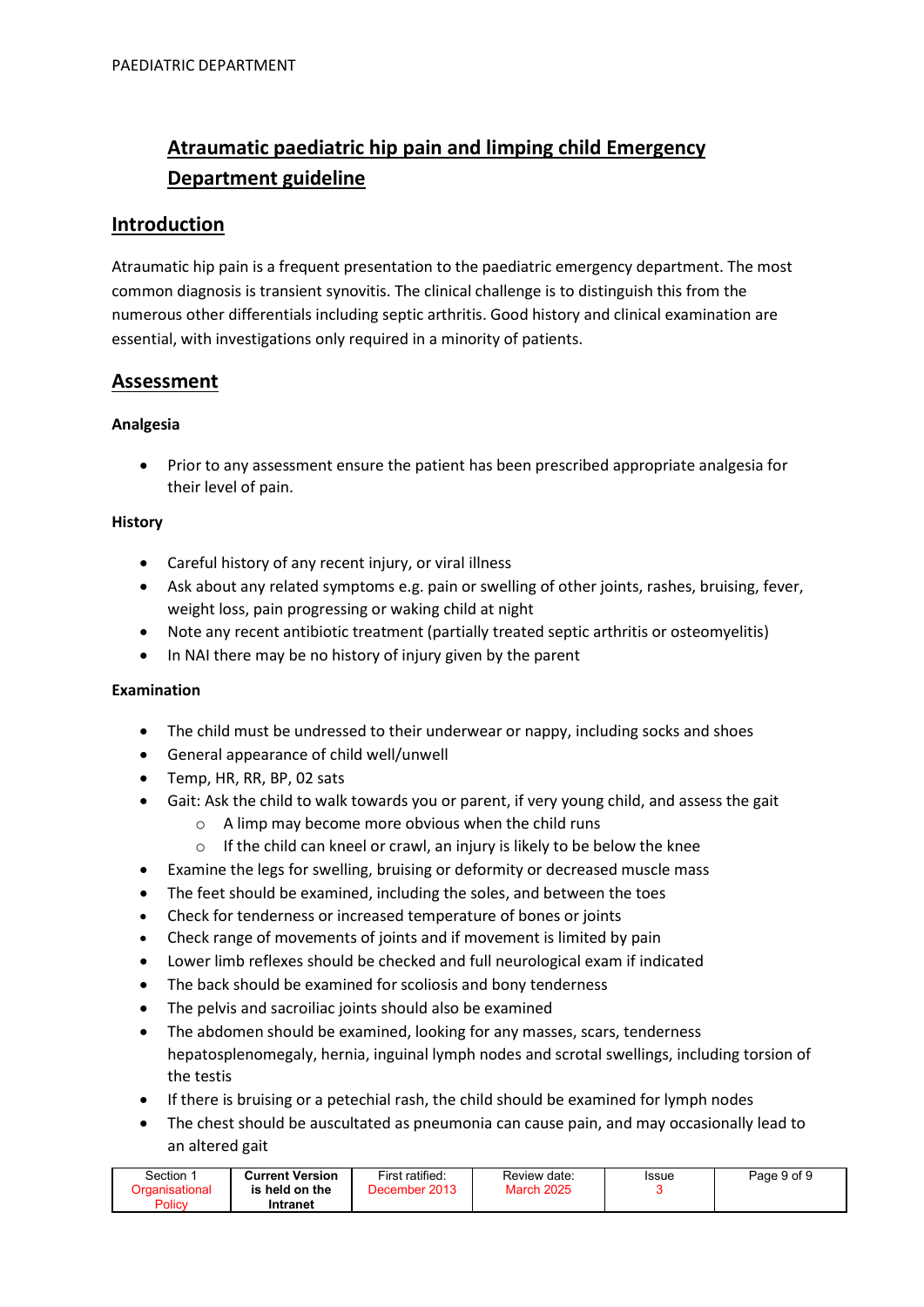Remember that hip pathology can present as referred pain to the knee.

### Exclusions

The below management algorithm applies specifically to atraumatic pain originating from the hip. The following must be identified and treated on their individual basis:

- Trauma consider bony and musculoskeletal causes. This includes toddler's fracture which is typically a spiral break in the distal two thirds of the tibia after a twisting injury during a fall. The initial x-ray may be normal.
- Abdominal or Testicle pain consider differential for abdominal pain including appendicitis and testicular pain including testicular torsion, UTI, epididymitis, and hernias.
- Previous hip pathology (e.g. DDH) consider early discussion with orthopaedic team
- Multiple joints involved consider systemic and rheumatological causes
- Clearly no hip involvement follow history and examination findings direction

## **Investigations**

Any patient identified with red flag features should be investigated with bloods and imaging directed at the most likely differential.

X-ray is useful to look for fractures, Perthes and SUFE. It is less useful for joint effusions, osteomyelitis, or septic arthritis. Frog lateral (FL) view alone is generally sufficient to identify SUFE, Perthes, or hip dysplasia.

Ultrasound can detect a joint effusion but is not diagnostic unless the joint is aspirated. This can be done by Point of Care Ultrasound (POCUS) or by the radiology department.

MRI can detect osteomyelitis, septic arthritis, Perthe's disease, bone tumours and discitis. This is typically performed on an OP basis.

# Differentials

#### Transient synovitis/Minor MSK injury

Transient synovitis (TS) is a benign condition involving the inflammation of the synovium. The exact aetiology is unknown but often has a viral prodrome. It is common in 3- to 8-year-olds but can occur at any age. It is a diagnosis of exclusion and there are no specific tests for it. A well child, with no red flags can be considered to have a working diagnosis of TS.

If, however, there is history of strenuous activity prior to development of symptoms than minor musculoskeletal injury may be more likely. A frog lateral XR should be considered if there is concern of avulsion fracture from forceful contraction of thigh muscles during sports activity. A fracture should be discussed with orthopaedics.

| Section        | <b>Current Version</b> | First ratified: | Review date:      | Issue | Page 9 of 9 |
|----------------|------------------------|-----------------|-------------------|-------|-------------|
| Drɑanisational | is held on the         | December 2013   | <b>March 2025</b> |       |             |
| Policy         | Intranet               |                 |                   |       |             |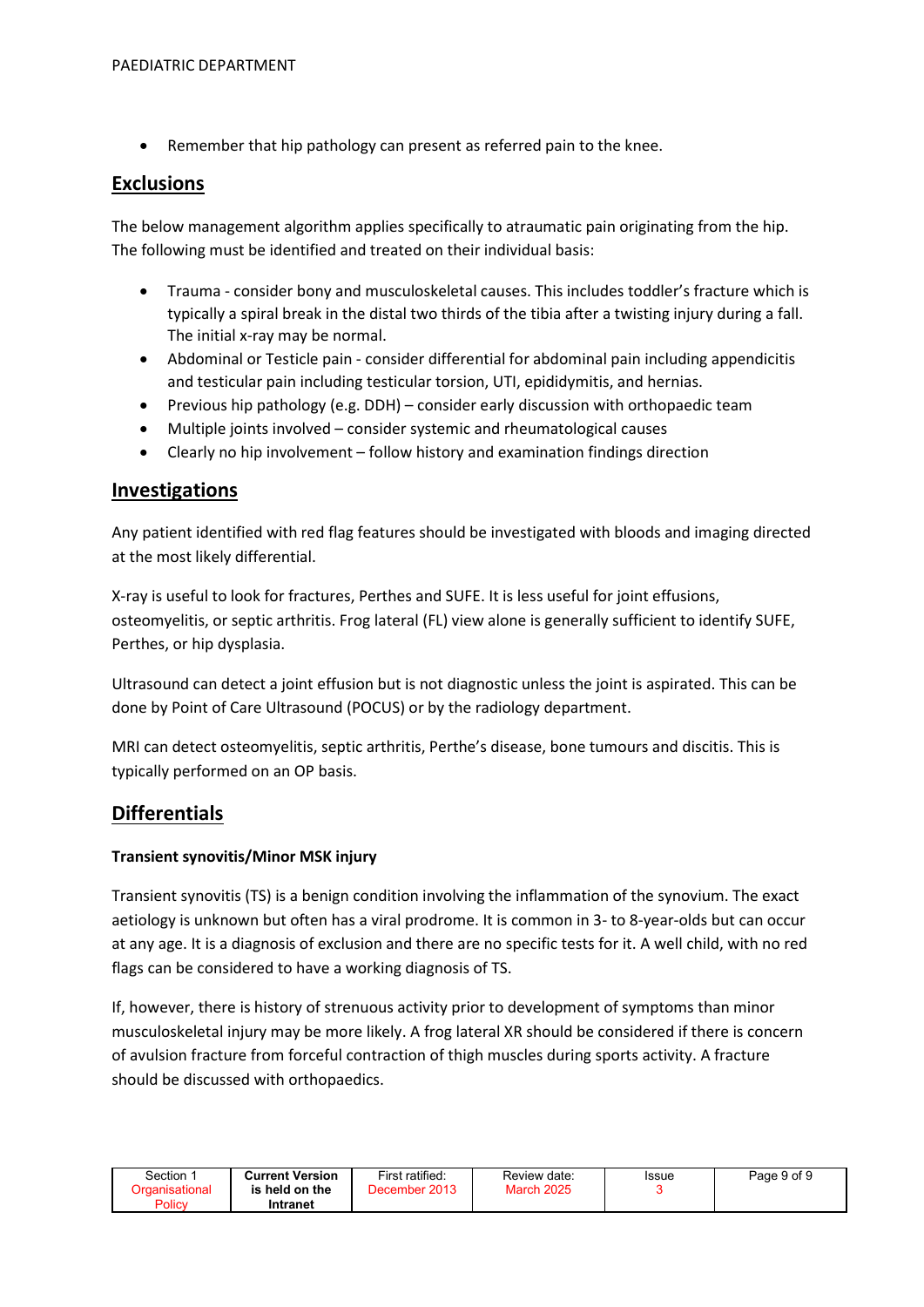If a working diagnosis of TS or minor MSK injury is made, advice on rest and simple analgesia should be given. Parents/carers should be advised to seek medical attention if symptoms worsen, a fever/systemic upset develops, or there is no improvement in 72 hours.

If presenting after 72 hours of symptoms, consider FL view X-ray. If presenting after 7 days of persistent symptoms patient should be investigated thoroughly as per red flag.

#### Septic Arthritis

Septic arthritis typically presents with fever, complete non weight bearing, pain and a hip held in flexion and abduction. Most such patients are under 4 years of age but can happen at any age.

Any child with fever and limp/swollen joint must have septic arthritis excluded. These should be all investigated as red flag with bloods, Xray and USS.

| <b>Feature</b>          | Point |
|-------------------------|-------|
| Fever $\geq$ 38.5       | $+1$  |
| Non weight bearing      | $+1$  |
| ESR >40mm/hr or CRP >20 | $+1$  |
| WBC >12,000cells/mm3    | $+1$  |

Kocher's criteria can be used as a risk prediction tool in suspected cases:

(1 point = 3% probability for septic arthritis / 2 points = 40% probability / 3 points = 93% probability / 4 points = 99.6% probability)

Septic arthritis is an orthopaedic emergency and requires admission, intravenous antibiotics, and surgical drainage.

#### Osteomyelitis of proximal femur and pelvis

Osteomyelitis is an infection of the bone either by haematogenous spread or locally from wound, trauma, or procedure. It typically presents with more insidious onset of pain, bony tenderness and with systemic features such a fever or general malaise.

Initial bloods may show WBC raised in 35-40%, ESR >20mm/hr in 70-90% and CRP elevated in 98% of cases. Radiographs will be normal in the initial 7-10 days. After this signs of periosteal elevation or abscess formation may be visible. MRI may be required for definitive diagnosis.

Initial management includes admission, intravenous antibiotics, and consideration for bone biopsy/aspiration.

| Section        | Current Version | First ratified: | Review date:      | Issue | Page 9 of 9 |
|----------------|-----------------|-----------------|-------------------|-------|-------------|
| Drganisational | is held on the  | December 2013   | <b>March 2025</b> |       |             |
| Policy         | Intranet        |                 |                   |       |             |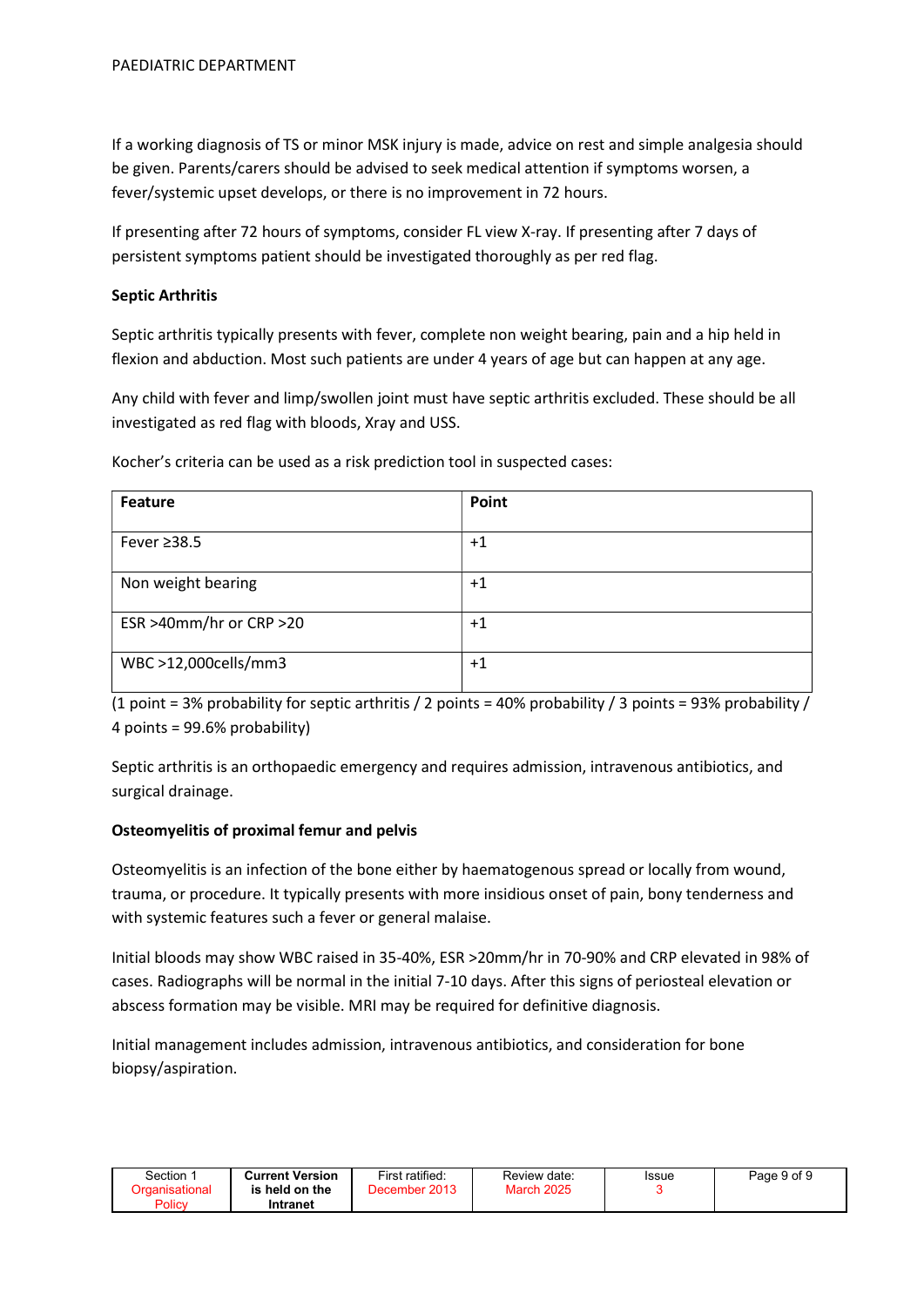#### Summary Differentials

| <b>Differential</b>          | <b>Suggestive features</b>                                                                                              | Investigations                          |
|------------------------------|-------------------------------------------------------------------------------------------------------------------------|-----------------------------------------|
| <b>Osteomyelitis</b>         | often more insidious pain<br>$\bullet$<br>more localised to bone<br>than joint<br>may co-exist with septic<br>arthritis | MRI (may need<br>$\bullet$<br>sedation) |
| <b>Transient</b>             | Viral prodrome<br>$\bullet$                                                                                             | No diagnostic test<br>$\bullet$         |
| synovitis/'Irritable Hip'    | Well child                                                                                                              | Can have effusion                       |
|                              | Usually, weight bearing<br>٠                                                                                            | (sterile)                               |
| Bone tumour/leukaemia        | Pain- often worse at night<br>$\bullet$                                                                                 | FBC & film, LDH,<br>$\bullet$           |
|                              | Bruising etc.                                                                                                           | urate                                   |
|                              | Weight loss                                                                                                             | X-ray                                   |
|                              | Night sweats                                                                                                            | <b>MRI</b>                              |
| <b>Psoas abscess</b>         | Fever                                                                                                                   | Abdo USS                                |
|                              | Pain on hip flexion                                                                                                     |                                         |
|                              | Often insidious                                                                                                         |                                         |
| <b>Appendicitis</b>          | Abdominal pain etc<br>$\bullet$                                                                                         | Surgical opinion                        |
|                              |                                                                                                                         | Abdo USS                                |
| <b>Slipped upper femoral</b> | Early teens                                                                                                             | Hip x-ray                               |
| epiphysis                    | Obesity                                                                                                                 | Orthopaedic opinion                     |
|                              | Hypothyroidism/Trisomy21                                                                                                |                                         |
| <b>Perthes disease</b>       | Younger child                                                                                                           | Hip x-ray<br>$\bullet$                  |
|                              | Male                                                                                                                    | Orthopaedic opinion                     |
|                              | Chronic                                                                                                                 |                                         |
| <b>Cellulitis</b>            | Cutaneous signs                                                                                                         | Culture (blood/skin)                    |
|                              |                                                                                                                         |                                         |

| Section | <b>Current Version</b><br>is held on the | First ratified:<br>2013<br>December | Review date:<br><b>March 2025</b> | Issue | Page 9 of 9 |
|---------|------------------------------------------|-------------------------------------|-----------------------------------|-------|-------------|
| Policy  | Intranet                                 |                                     |                                   |       |             |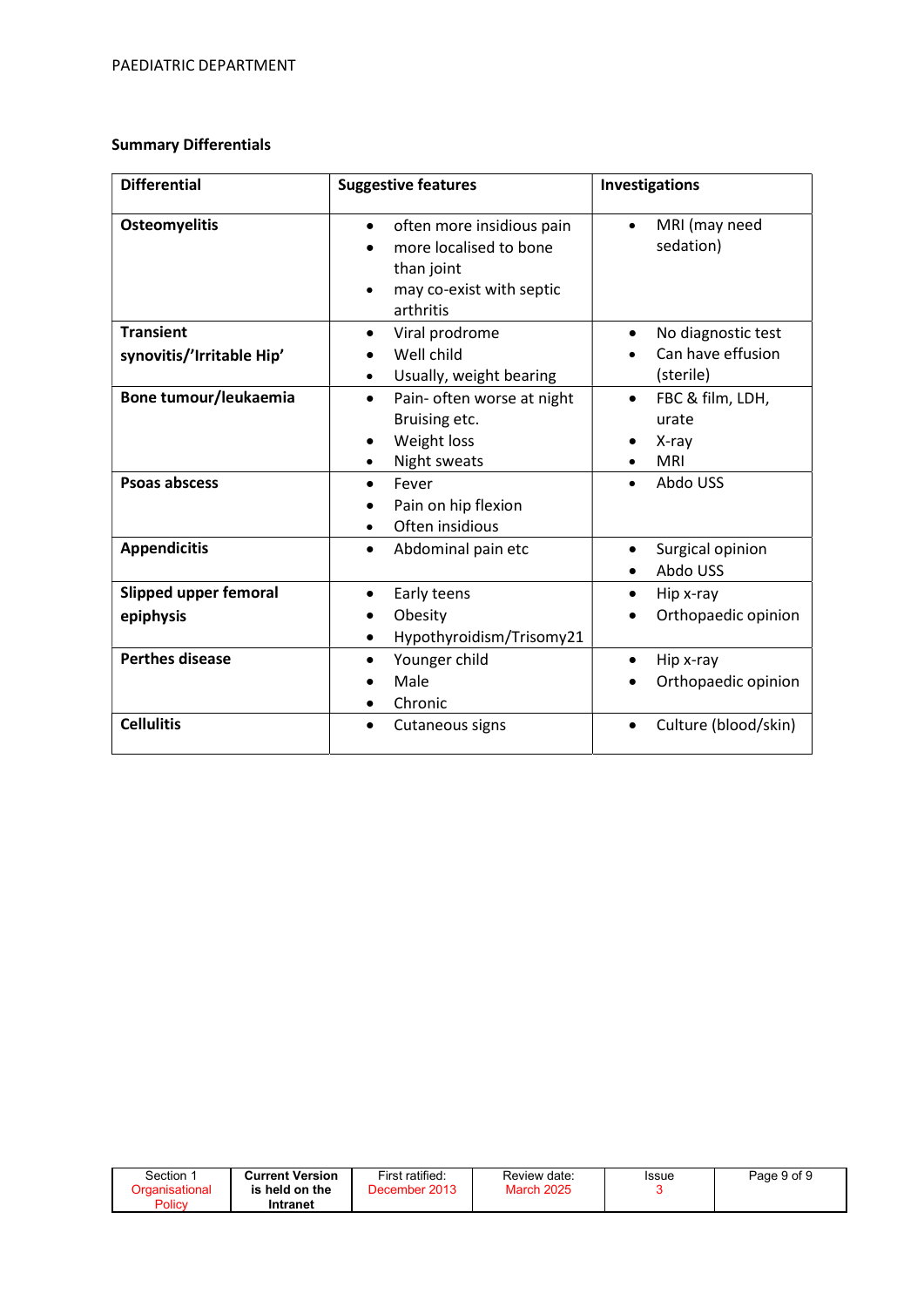# Management Algorithm



| Section 1      | <b>Current Version</b> | First ratified: | Review date:      | Issue | Page 9 of 9 |
|----------------|------------------------|-----------------|-------------------|-------|-------------|
| ेrɑanisational | is held on the         | December 2013   | <b>March 2025</b> |       |             |
| Policy         | Intranet               |                 |                   |       |             |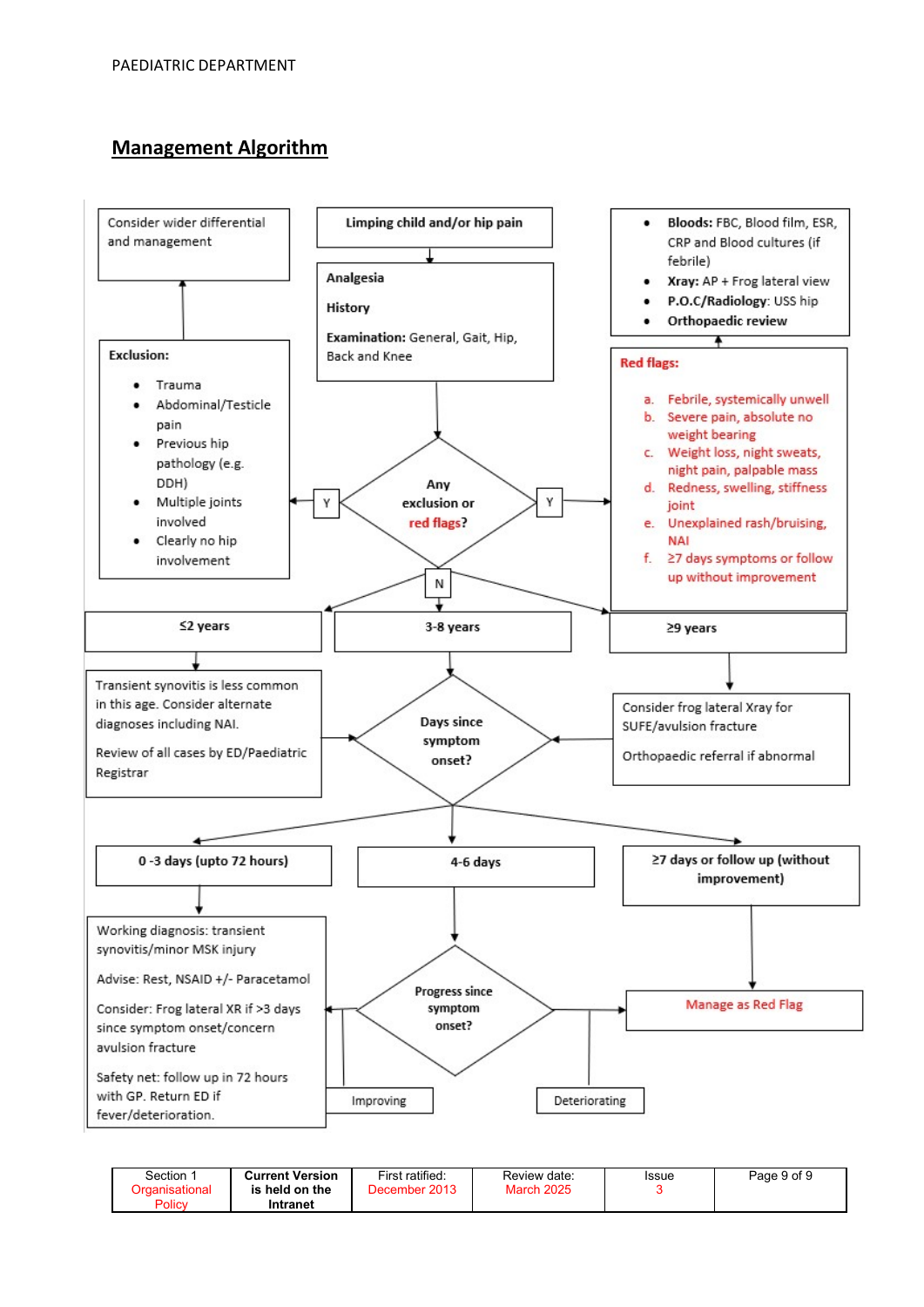# 2. Supporting References

- 1) NICE. https://cks.nice.org.uk/topics/acute-childhood-limp/.
- 2) Bomer, J., Klerx-Melis, F. and Holscher, H., 2013. Painful paediatric hip: frog-leg lateral view only!. European Radiology, 24(3), pp.703-708.
- 3) Hudak, K.E., Faulkner, N.D., Guite, K., Muchow, R., Narotam, V., Nemeth, B., Halanski, M. and Noonan, K. (2013). Variations in AP and Frog-Leg Pelvic Radiographs in a Pediatric Population. Journal of Pediatric Orthopaedics, 33(2), pp.212–215.
- 4) Harrison WD, Vooght AK, Singhal R, Bruce CE, Perry DC. The epidemiology of transient synovitis in Liverpool, UK. J Child Orthop. 2014.
- 5) R Singhal, D C Perry, F N Khan, D Cohen, H L Stevenson, L A James. The use of CRP within a clinical prediction algorithm for the differentiation of septic arthritis and transient synovitis in children. J Bone Joint Surg Br. 2011
- 6) https://www.mdcalc.com/kocher-criteria-septic-arthritis
- 7) Emile Oliver, Pranab Sinha, Murtaza Khwaja, Michael Thilagarajah. How not to miss infective causes of hip pain in children. British Journal of Hospital Medicine. 2021

# 3. Supporting relevant trust guidelines

Guideline for the management of osteomyelitis and septic arthritis in Paediatric patients

| Section:       | <b>Current Version</b> | First ratified: | Review date:      | Issue | Page 9 of 9 |
|----------------|------------------------|-----------------|-------------------|-------|-------------|
| ിrganisational | is held on the         | December 2013   | <b>March 2025</b> |       |             |
| Policy         | Intranet               |                 |                   |       |             |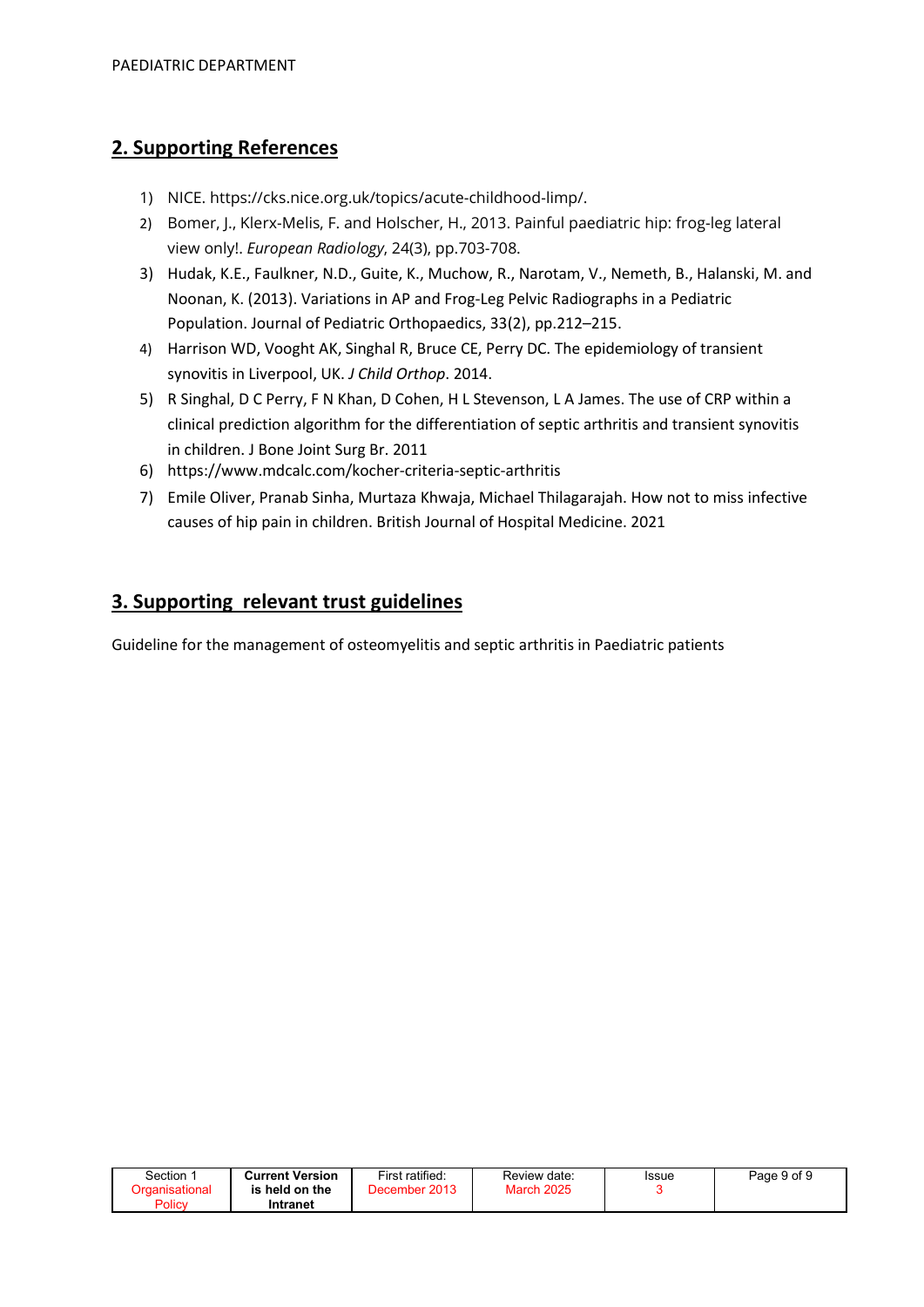# 2. Guideline Governance

#### a. Scope

This guideline is relevant to all staff caring for all children from 0-18 years old across the emergency department, inpatient ward and outpatient department.

## b. Purpose

- i. This guidelines aims to facilitate a common approach to the management of children. At times deviation from the guideline may be necessary, this should be documented and is the responsibility of the attending consultant.
- ii. This guideline is subject to regular review to ensure ongoing evidence based practice.

## c. Duties and Responsibilities

All healthcare professionals responsible for the care of all children 0-18years should be aware of practice according to this guideline.

#### d. Approval and Ratification

This guideline will be approved and ratified by the Paediatric Guidelines Group.

#### e. Dissemination and Implementation

- i. This guideline will be uploaded to the trust intranet 'Paediatric Guidelines' page and thus available for common use.
- ii. This guideline will be shared as part of ongoing education within the Paediatric Department for both medical and nursing staff.
- iii. All members of staff are invited to attend and give comments on the guideline as part of the ratification process.

## f. Review and Revision Arrangements

- a. This policy will be reviewed on a 3 yearly basis by the appropriate persons.
- b. If new information comes to light prior to the review date, an earlier review will be prompted.
- c. Amendments to the document shall be clearly marked on the document control sheet and the updated version uploaded to the intranet. Minor amendments will be ratified through the Paediatric Guidelines Group. A minor amendment would consist of no major change in process, and includes but is not limited to, amendments to documents within the appendices.

| Section 1      | <b>Current Version</b> | First ratified: | Review date:      | Issue | Page 9 of 9 |
|----------------|------------------------|-----------------|-------------------|-------|-------------|
| Organisational | is held on the         | December 2013   | <b>March 2025</b> |       |             |
| Policy         | Intranet               |                 |                   |       |             |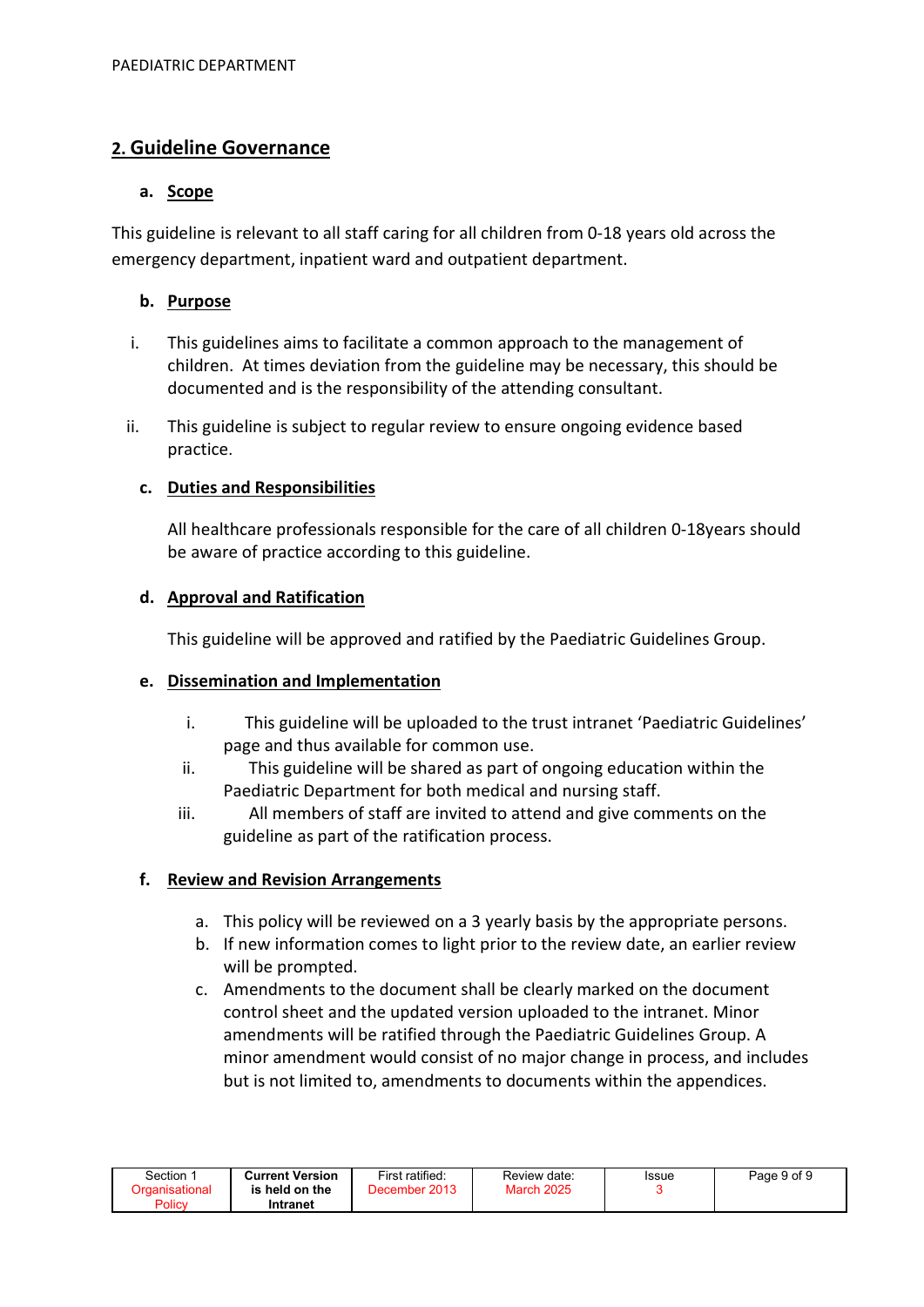#### g. Equality Impact Assessment

#### Background

Who was involved in the Equality Impact Assessment

Author and the supervising consultants.

#### Methodology

- A brief account of how the likely effects of the policy was assessed (to include race and ethnic origin, disability, gender, culture, religion or belief, sexual orientation, age)
- The data sources and any other information used
- The consultation that was carried out (who, why and how?)

All groups of staff and patients were taken into consideration and there is no bias towards or against any particular group.

#### Key Findings

- Describe the results of the assessment
- Identify if there is adverse or a potentially adverse impacts for any equalities groups

There is no evidence of discrimination.

#### **Conclusion**

• Provide a summary of the overall conclusions

There is no evidence of discrimination.

#### Recommendations

- State recommended changes to the proposed policy as a result of the impact assessment
- Where it has not been possible to amend the policy, provide the detail of any actions that have been identified
- Describe the plans for reviewing the assessment

This guideline is appropriate for use.

| Section ∵<br>Organisational | <b>Current Version</b><br>is held on the | First ratified:<br>December 2013 | Review date:<br><b>March 2025</b> | Issue | Page 9 of 9 |
|-----------------------------|------------------------------------------|----------------------------------|-----------------------------------|-------|-------------|
| Policy                      | Intranet                                 |                                  |                                   |       |             |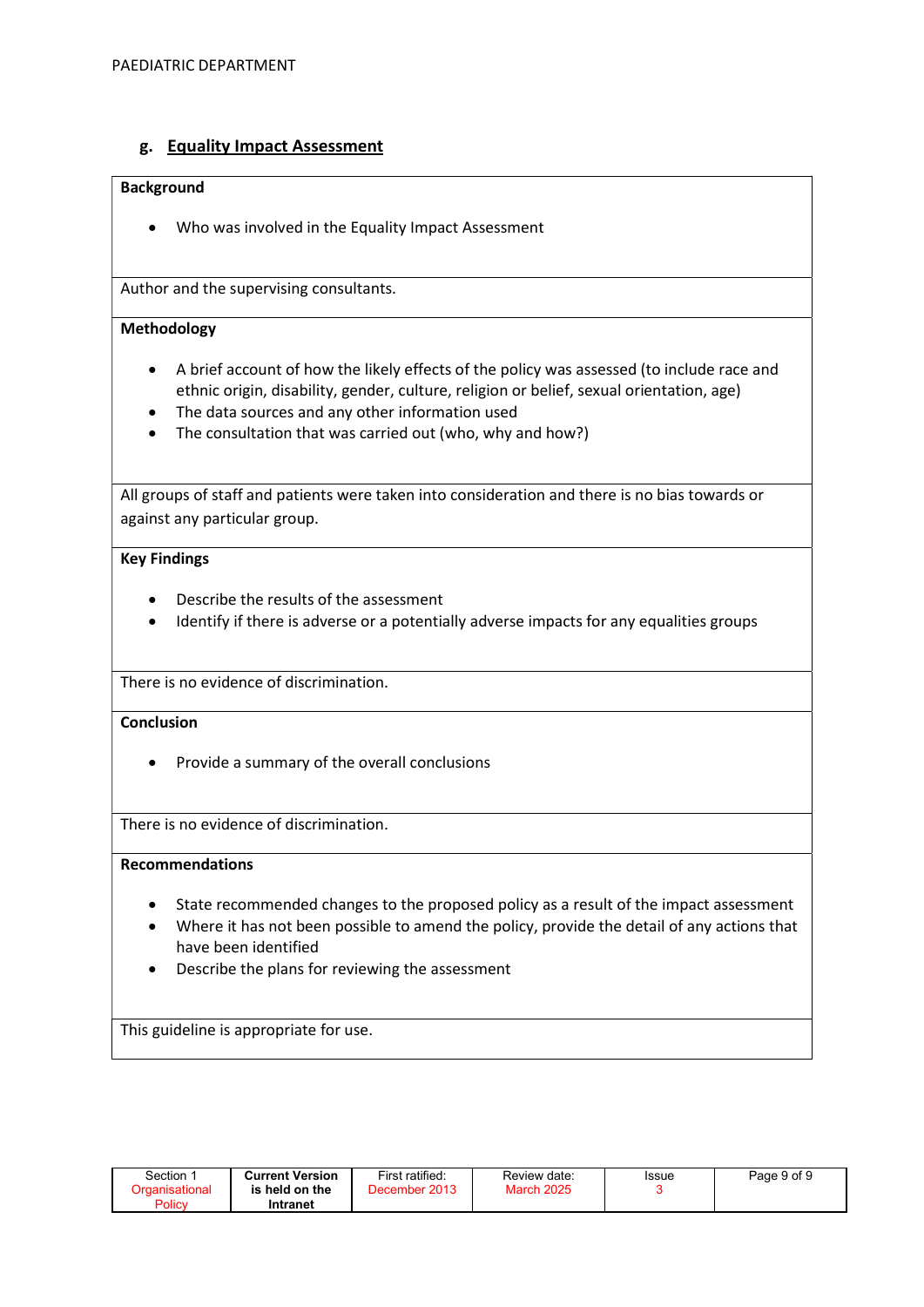### h. Document Checklist

To be completed (electronically) and attached to any document which guides practice when submitted to the appropriate committee for approval or ratification.

#### Title of the document:

#### Policy (document) Author:

#### Executive Director: N/A

|    |                                                                                   | Yes/No/<br>Unsure/NA | <b>Comments</b>                                                    |
|----|-----------------------------------------------------------------------------------|----------------------|--------------------------------------------------------------------|
| 1. | <b>Title</b>                                                                      |                      |                                                                    |
|    | Is the title clear and unambiguous?                                               | Yes                  |                                                                    |
|    | Is it clear whether the document is a<br>guideline, policy, protocol or standard? | Yes                  |                                                                    |
| 2. | Scope/Purpose                                                                     |                      |                                                                    |
|    | Is the target population clear and<br>unambiguous?                                | <b>Yes</b>           |                                                                    |
|    | Is the purpose of the document clear?                                             | Yes                  |                                                                    |
|    | Are the intended outcomes described?                                              | <b>Yes</b>           |                                                                    |
|    | Are the statements clear and unambiguous?                                         | Yes                  |                                                                    |
| 3. | <b>Development Process</b>                                                        |                      |                                                                    |
|    | Is there evidence of engagement with<br>stakeholders and users?                   | Yes                  |                                                                    |
|    | Who was engaged in a review of the<br>document (list committees/ individuals)?    |                      | <b>Emergency, Paediatric and</b><br><b>Orthopaedic Departments</b> |
|    | Has the policy template been followed (i.e. is<br>the format correct)?            | Yes                  |                                                                    |
| 4. | <b>Evidence Base</b>                                                              |                      |                                                                    |
|    | Is the type of evidence to support the<br>document identified explicitly?         | <b>Yes</b>           |                                                                    |

| Section 1<br>Organisational<br>Policy | <b>Current Version</b><br>is held on the<br>Intranet | First ratified:<br>December 2013 | Review date:<br><b>March 2025</b> | Issue | Page 9 of 9 |
|---------------------------------------|------------------------------------------------------|----------------------------------|-----------------------------------|-------|-------------|
|---------------------------------------|------------------------------------------------------|----------------------------------|-----------------------------------|-------|-------------|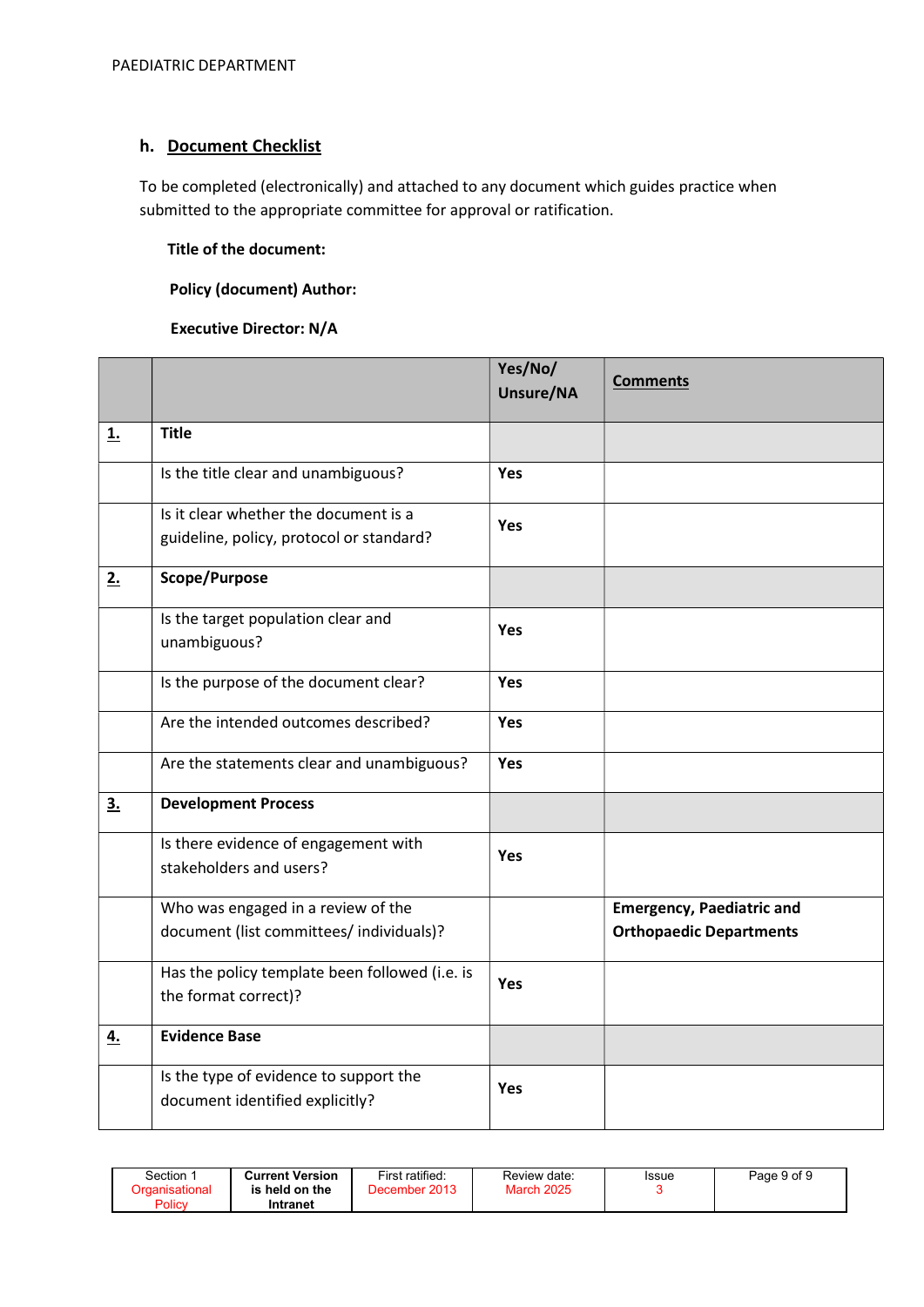|                  |                                                                                                                                  | Yes/No/<br>Unsure/NA | <b>Comments</b> |
|------------------|----------------------------------------------------------------------------------------------------------------------------------|----------------------|-----------------|
|                  | Are local/organisational supporting<br>documents referenced?                                                                     | <b>Yes</b>           |                 |
| 5.               | Approval                                                                                                                         |                      |                 |
|                  | Does the document identify which<br>committee/group will approve/ratify it?                                                      | Yes                  |                 |
|                  | If appropriate, have the joint human<br>resources/staff side committee (or<br>equivalent) approved the document?                 | <b>Yes</b>           |                 |
| 6.               | <b>Dissemination and Implementation</b>                                                                                          |                      |                 |
|                  | Is there an outline/plan to identify how this<br>will be done?                                                                   | <b>Yes</b>           |                 |
|                  | Does the plan include the necessary<br>training/support to ensure compliance?                                                    | <b>Yes</b>           |                 |
| $\overline{z}$ . | <b>Process for Monitoring Compliance</b>                                                                                         |                      |                 |
|                  | Are there measurable standards or KPIs to<br>support monitoring compliance of the<br>document?                                   | <b>Yes</b>           |                 |
| <u>8.</u>        | <b>Review Date</b>                                                                                                               |                      |                 |
|                  | Is the review date identified and is this<br>acceptable?                                                                         | <b>Yes</b>           |                 |
| <u>9.</u>        | <b>Overall Responsibility for the Document</b>                                                                                   |                      |                 |
|                  | Is it clear who will be responsible for<br>coordinating the dissemination,<br>implementation and review of the<br>documentation? | <b>Yes</b>           |                 |
| <u>10.</u>       | <b>Equality Impact Assessment (EIA)</b>                                                                                          |                      |                 |
|                  | Has a suitable EIA been completed?                                                                                               | Yes                  |                 |

| Section<br>Drganisational<br>Policy | <b>Current Version</b><br>. held on the<br>ıs<br>Intranet | First ratified:<br>December 2013 | Review date:<br><b>March 2025</b> | Issue | Page 9 of 9 |
|-------------------------------------|-----------------------------------------------------------|----------------------------------|-----------------------------------|-------|-------------|
|-------------------------------------|-----------------------------------------------------------|----------------------------------|-----------------------------------|-------|-------------|